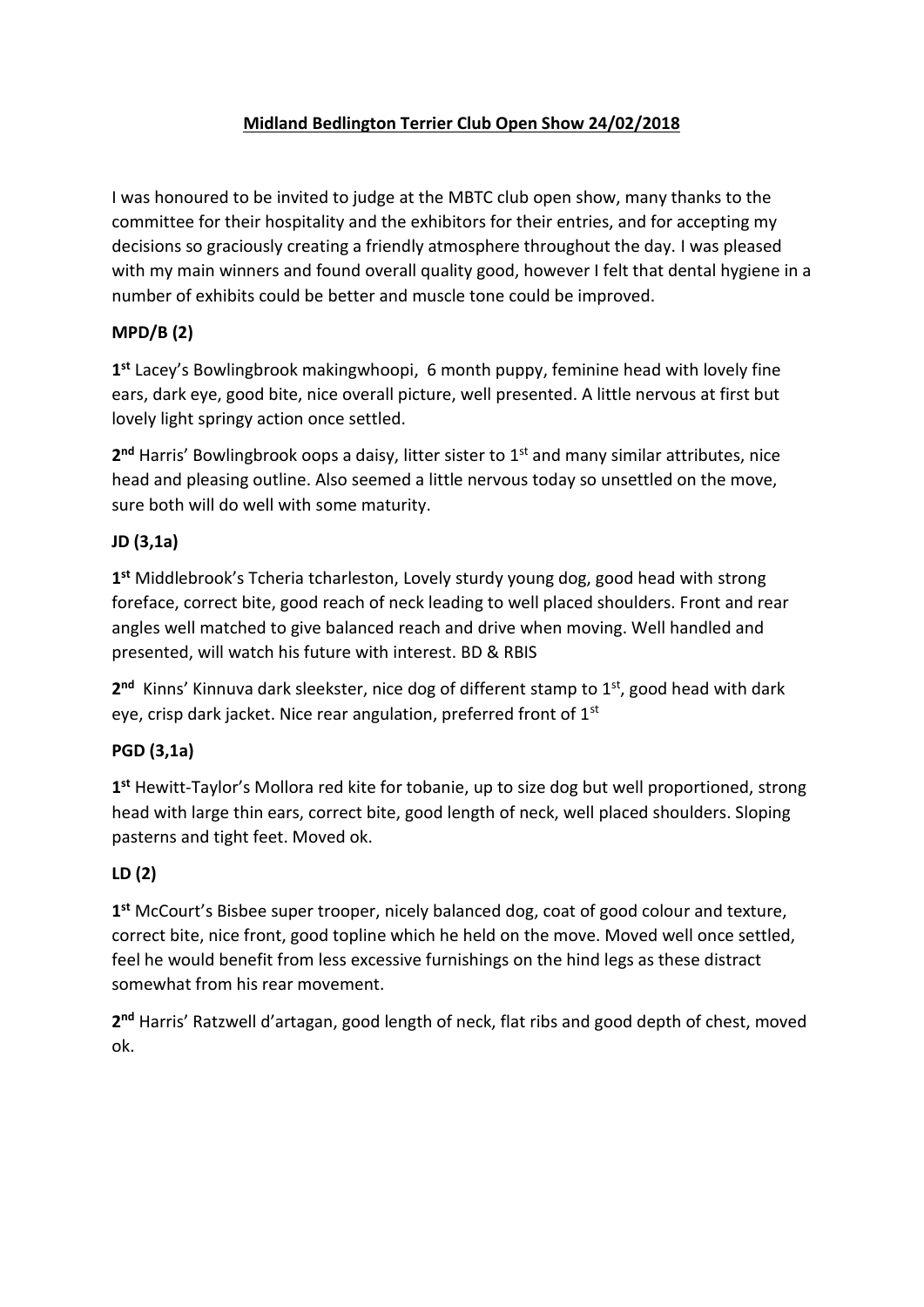## **OD (5)**

**1 st** Mayers' Tcheria causing tchaos, up to size but all in proportion, masculine head, dark expressive eyes, correct bite. Good angulation front and rear with well let down hocks. Moved well. RBD

**2 nd** Bannister's Miteymidgets English dream, another up to size dog but again well proportioned, well built throughout with lovely front, good depth of chest. Moved well, just preferred topline of 1st.

**3 rd** Rainsbury & Hamilton's Jetsway chaser SHCM, nice head with good foreface, correct bite. Jacket of lovely colour and texture, moved ok.

### **PB (2, 1a)**

**1 st** Phillips' Rathsrigg willow, good sized bitch of lovely stamp, not overdone in any way and balanced to the eye. Good length of neck into well placed shoulders, nice topline. Fantastic muscle tone all through, lovely to see her enjoying her time in the ring and once settled moved well, should have a good future. BPIS

### **JB (1)**

**1 st** Bambridge's Woolytop bluebell girl at beckstone, feminine bitch of good size, thin ears and dark eye, would prefer more texture to coat, well presented.

### **PGB (4)**

**1 st** Middlebrook's Poppyblu elara, nice head with thin well placed ears, good length of neck into well placed shoulders, good depth of chest, tight feet. In good coat, moved well

**2 nd** Bannister's Miteymidgets this is me, good head with feminine expression, strong jaw with correct bite, coat of good colour and texture, good angulation front and rear, moved well. Pushed hard for the win but just preferred topline of  $1<sup>st</sup>$  on the day.

**3 rd** Kinns' Kinnuva siam jewel

### **LB (5,1a)**

**1 st** Mitchell's Miteymidgets say mama, Nice sized bitch in great condition, lovely crisp jacket, strong head with correct bite, dark eye with wicked expression, good reach of neck, well placed shoulders, good depth and width of chest, sloping pasterns and tight feet. Good rear angulation, moved well, on top form and owned the ring today, well handled. BB & BIS

**2 nd** Tonner & Oxbury's Miteymidgets nations unite at jukenblu SHCM, another nice bitch with good angles all through, super feminine expression, good dark eye, correct bite. Not in the best of coats today, moved well.

**3 rd** Mayers' Tcheria she's tcheeky, nice sized with good expression, correct bite. Strong front and nice depth of chest. Good topline. Moved well, just lacking in enthusiasm today.